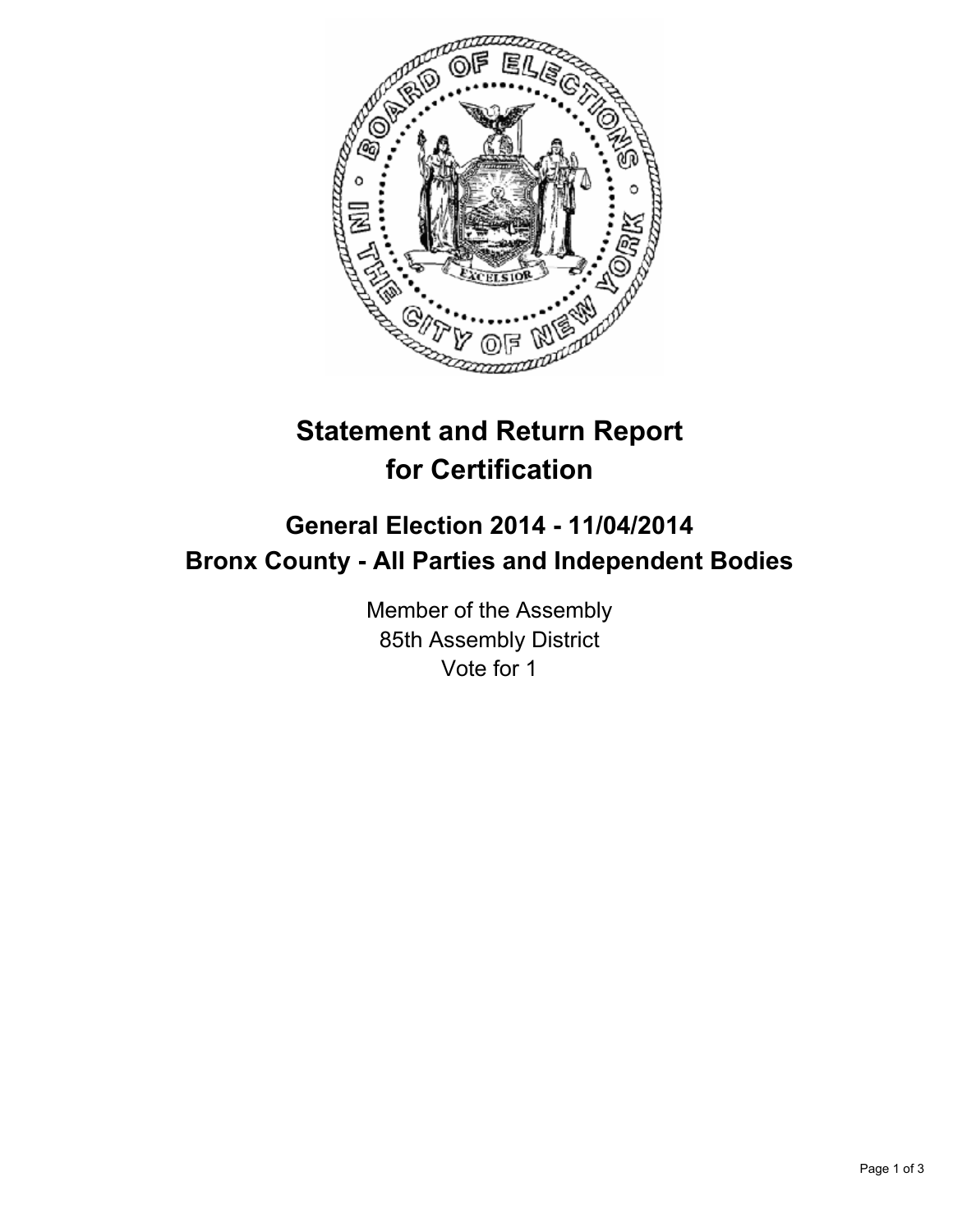

## **Assembly District 85**

| PUBLIC COUNTER                                           | 10,520       |
|----------------------------------------------------------|--------------|
| <b>EMERGENCY</b>                                         | 0            |
| <b>ABSENTEE/MILITARY</b>                                 | 177          |
| <b>FEDERAL</b>                                           | 19           |
| SPECIAL PRESIDENTIAL                                     | 0            |
| <b>AFFIDAVIT</b>                                         | 224          |
| <b>Total Ballots</b>                                     | 10,940       |
| Less - Inapplicable Federal/Special Presidential Ballots | (19)         |
| <b>Total Applicable Ballots</b>                          | 10,921       |
| MARCOS A. CRESPO (DEMOCRATIC)                            | 9,408        |
| JANELLE M. KING (REPUBLICAN)                             | 357          |
| BARBARA SANTANDER (CONSERVATIVE)                         | 180          |
| DANIEL ZUGER (GREEN)                                     | 91           |
| COREY BOOKER (WRITE-IN)                                  | 1            |
| CYNTHIA E. VELEZ (WRITE-IN)                              | $\mathbf{1}$ |
| FRANCIS GODFREY (WRITE-IN)                               | 1            |
| RICHARD R MILLER (WRITE-IN)                              | 1            |
| UNATTRIBUTABLE WRITE-IN (WRITE-IN)                       | 3            |
| WILLIAM L. ROGERS (WRITE-IN)                             | 1            |
| WILLIAM R MOORE (WRITE-IN)                               | 75           |
| WILLIAM R. MOORE (WRITE-IN)                              | 114          |
| WILLIAM R. WRIGHT (WRITE-IN)                             | 1            |
| <b>Total Votes</b>                                       | 10,234       |
| Unrecorded                                               | 687          |